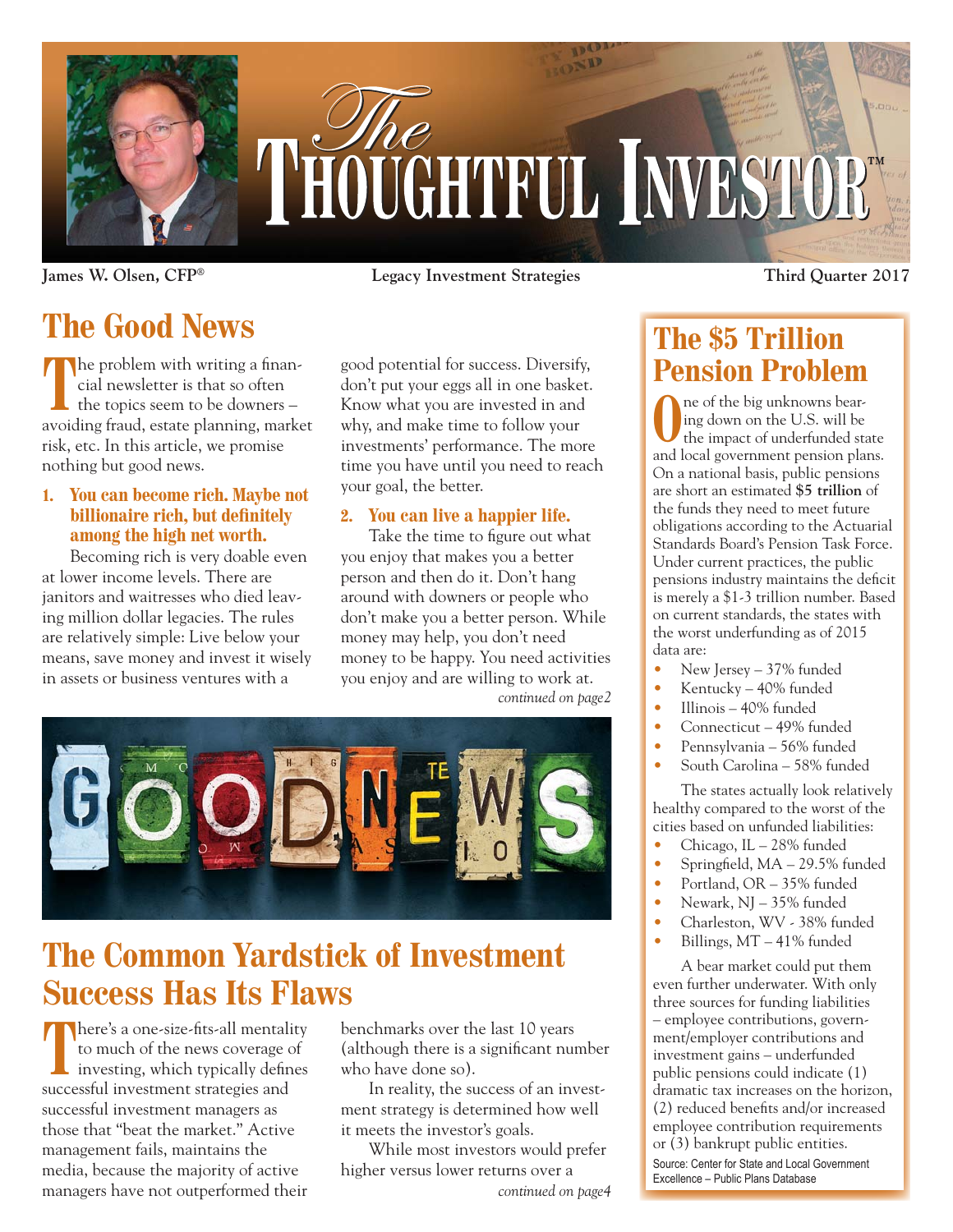# **Combatting Financial Exploitation of Seniors**

**Willie Sutton was once asked** why he robbed banks. "Because

that's where the money is," he reportedly replied. When it comes to financial fraud, all too often the elderly are victims because they have accumulated assets over their lifetime. But there's another factor that contributes to elder fraud. Research indicates that age-related changes in the brain make it harder to detect suspicious body

language and other warning signs that people may be untrustworthy. Regardless of the cause, financial exploitation of the elderly is on the increase and costs billions each year.

To combat financial exploitation of investment accounts of the elderly, the SEC has approved (1) the adoption of new FINRA Rule 2165 – Financial Exploitation of Specified Adults – to permit brokerage firm representatives/ members to place temporary holds on disbursements of funds or securities from the accounts of specified customers where there is a reasonable belief of financial exploitation of these

customers; and (2) amendments to FINRA Rule 4512 (Customer Account



Information) to require members to make reasonable efforts to obtain the name of and contact information for a trusted contact person for a customer's account. Both become effective February 5, 2018.

The definition of "specified adult" in Rule 2165 covers those investors who are particularly susceptible to financial exploitation.

A "specified adult" is (A) a natural person age 65 and older or (B) a natural person age 18 and older who the member reasonably believes has a mental or physical impairment that renders the individual unable to protect his or her own interests.

The rules "permit" but to not require the securities representative's action. They do provide financial professionals with a safe harbor from other requirements that would penalize them for failing to follow client instructions on a timely basis.

The National Adult Protective Services Association has published the following list of common scams:

### **The Good News** *continued from page 1*

#### **3. There is a wealth of information to help you.**

We have never had as much free information at our fingertips in all of history. YouTube alone offers more how-to videos, entertainment and education than you can absorb in a lifetime. Computing power is cheaper than ever, free wi-fi abounds and if you lack a computer or wi-fi just visit your local library.

#### **4. You don't have to go it alone.**

Peer groups, social support groups, internet exchanges, and even just posting comments to articles can help build lots of connectedness to a larger world. Volunteering is a great way to get into events and activities that you might not otherwise. Here again, the internet is a big resource. Search for groups that like what you do, Facebook pages, and so much more, including just sites where you can post your thoughts.

#### **5. Take chances.**

Sometimes it seems like the media functions purely as a device to scare us out of leaving our homes and ruts. The world is a surprisingly welcoming place given a little common sense. If you really look at the statistics, the odds of something bad happening to you are pretty small. Combine that with a little caution and being aware of your surroundings and where you should not be, and step out into life.

#### **Common Scams by Strangers**

- Lottery & sweepstakes scams "You've already won! Just send \$2,500 to cover your taxes"
- Home repair/traveling con men "We're in your area and can coat your driveway / roof really cheaply"
- Grandparent scam: You're called and told your grandson is in jail and needs you to send money immediately
- Charity scams: falsely soliciting funds for good causes; very common after disasters
- Roof repair, yard work, home repair scams
- Telemarketing scams and accompanying threats

#### **Common Scams by "Professionals"**

- Predatory Lending seniors pressured into taking out inappropriate reverse mortgages or other loans
- Annuity sales the senior may be pressured into using the equity realized from a reverse mortgage (or other liquid assets) to buy an expensive annuity which may not mature until the person is well into their 90's or over 100
- Investment/securities schemes pyramid schemes; unrealistic returns promised; dealer is not licensed
- Internet phishing false emails about bank accounts
- Identity theft credit cards opened fraudulently, etc.
- Medicare scams these are the costliest in terms of the dollar amounts

#### **Common Scams by Family Members and Trusted Others**

- Using a Power of Attorney, given by the victim to allow another person to handle his/her finances, as a license to steal the victim's monies for the perpetrator's own use
- Taking advantage of joint bank accounts in the same way
- Using ATM cards and stealing checks to withdraw monies from the victim's accounts
- In-home care providers charging for services; keeping change from errands, paying bills which don't belong to the vulnerable adult, asking the vulnerable adult to sign falsified time sheets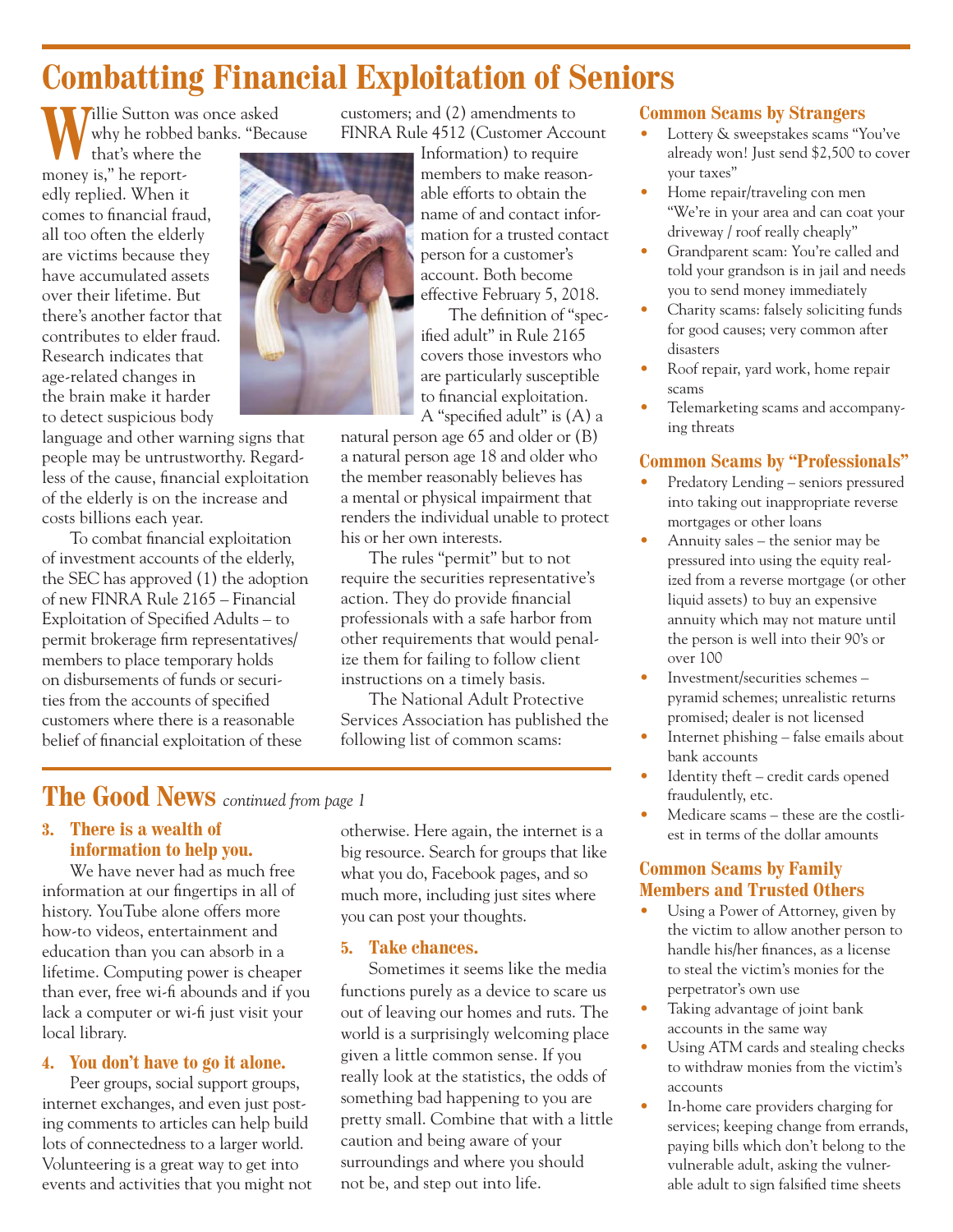# **The Fiduciary Standard and Its Impact on Investors**

**E**ffective June 9<sup>th</sup>, the U.S. Department of Labor imposed a fiduciary standard that requires stewards of retirement savings accounts to act in their clients' best interest. Many elements of the 1000+ pages of regulation are currently in force; other provisions will become active in January 2018. There is a chance, however, the rule will be substantially revised or even eliminated by then.

Until then, the rule impacts all financial advisors who provide financial management, advice, investment and oversight of retirement accounts *- defined-contribution plans: four types of 401(k) plans, 403(b) plans, employee stock ownership plans, Simplified Employee Pension (SEP) plans and savings incentive match plans (simple IRA); defined-benefit plans: pension plans or those that promises a certain payment to the participant as defined by the plan document, and Individual Retirement Accounts (IRAs)*. It only applies to retirement accounts because this is the extent of the DOL's authority under the Employee Retirement Income Security Act of 1974 (ERISA).

ERISA is a federal law that sets minimum standards for most voluntarily established pension and health plans in private industry to provide protection for individuals in these plans. There is an effort underway to have the SEC establish a universal fiduciary standard to cover all investment accounts – but that is still in the future.

Registered Investment Advisors have always been fiduciaries to their clients under the Investment Advisers Act of 1940. While the 1940 law did not define the duties of a fiduciary, over time and legal rulings, the standard evolved to require that an adviser:

- Exercise due care (prudence and reasonableness) when acting on behalf of clients.
- Employ reasonable care to avoid misleading clients.
- Have a reasonable basis for investment advice.
- Seek best execution of clients' trades.
- Act in the best interest of clients.
- Place the interest of clients above



broader than that which applied to insurance agents and securities representatives and broker/dealers, who were expected to:

- Treat customers in a fair manner characterized by high standards of honesty and integrity.
- Place the interests of the customer first.
- Disclose all material information in connection with an investment recommendation
- Not execute trades in a customer's account unless the customer approved and authorized the trade in advance, or had given the broker discretionary trading authority
- Make investment recommendations consistent with the customer's financial status, investment objectives, level of understanding and risk tolerance.

Unfortunately, in developing its fiduciary standards for retirement accounts, the DOL moved beyond broad-based concepts to minutia. The regulations that begin to take effect on June  $9<sup>th</sup>$  are 1,023 pages in length. The new rule automatically elevates all financial professionals who work with retirement plans or provide retirement planning advice to the level of a fiduciary, bound legally and ethically to meet the standards of that status. While this will have the most effect on securities brokers and insurance agents, who are paid on a commission basis, registered investment advisors will be affected as well by the regulators' attempt to detail the responsibilities of the fiduciary and disclosure requirements.

The new DOL rules are expected to increase compliance costs, particularly for smaller, independent broker dealers and RIA firms without the financial resources to invest in the technology and the compliance expertise to meet all the requirements. Rollovers from 401(k) plans to IRAs are expected to come under increased scrutiny, as will fee arrangements. Many analysts expect the new regulations to drive the growth of robo-investing with less risk of human interaction or conflict in investment decisions. There is also considerable concern that servicing small accounts will become un-economical, resulting in fewer options for smaller accounts.

Retirement investors can expect increased disclosure documents on the RIA's fiduciary duties, impartial conduct standards, fees – including the "Level Fee exemption" and a host of other issues.

While the intent of the DOL fiduciary rule is admirable, investors always need to be aware that those willing to exploit and defraud others are rarely stopped by laws, regulations or disclosure requirements. The investor must always be alert to promises that are too good to be true, the lack of independent third party statements, improper payment arrangements and many other fraudulent actions. Crimes can be detected only after they have taken place and that is typically too late to recover the investor's funds.